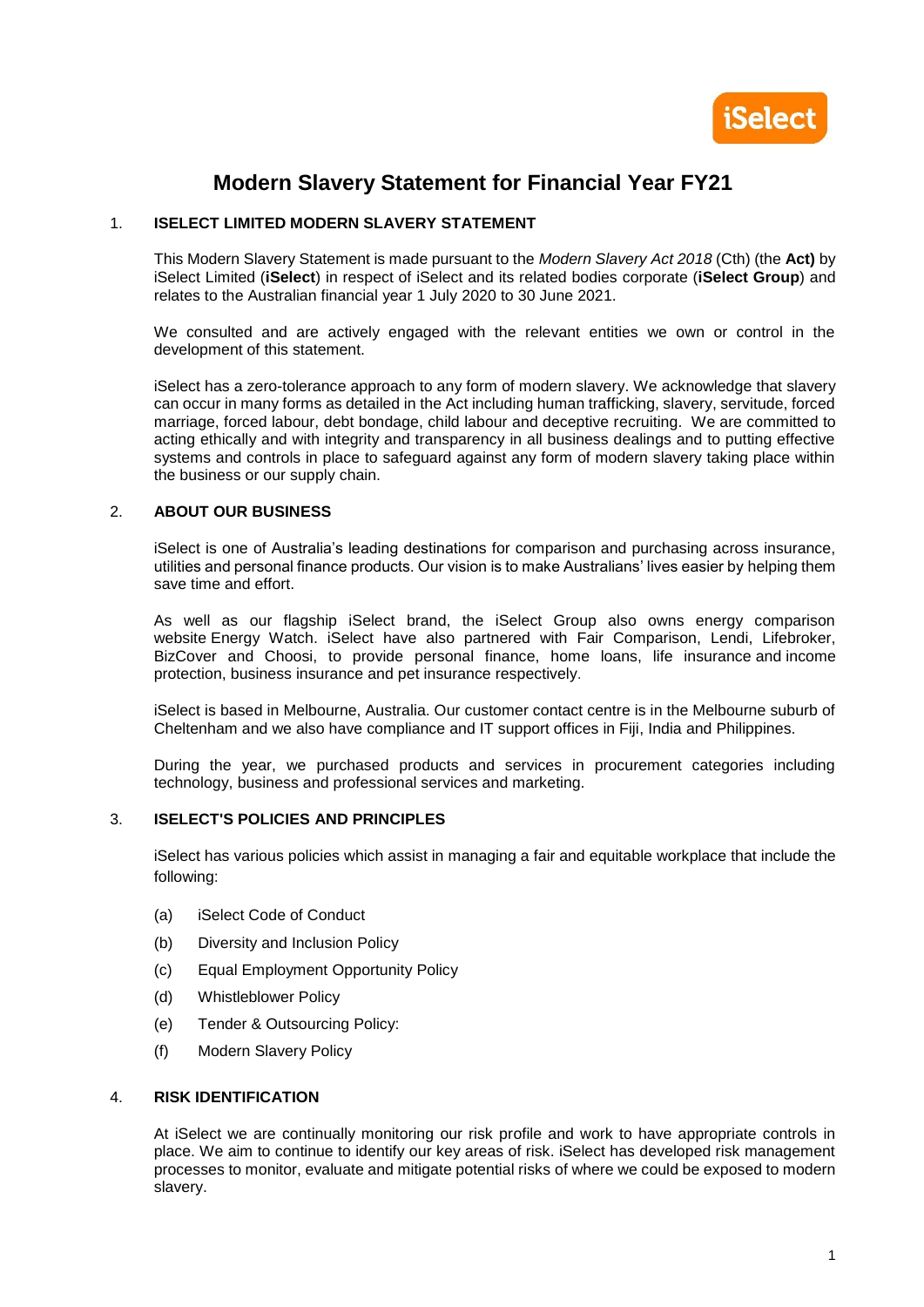

This includes the evaluation of suppliers within our supply chain to identify low, medium and high risk. Risks considered throughout this assessment include country, sector, transaction value, business partnership and direct brand impact risks. The outcome of the risk assessments across the supply chain is used to categorise supplier engagements into Tier 1, Tier 2 and Tier 3 suppliers.

iSelect's risk management controls have not identified or provided any evidence or allegations of human trafficking/slavery activities against any of our suppliers, but if there was, then we would takeaction against the supplier and report it to the authorities.

## 5. **RISK MANAGEMENT AND DUE DILIGENCE**

To manage the risks of modern slavery in our supply chain, iSelect has undertaken the following measures:

- Documented and reviewed its anti-modern slavery policy;
- Audit key suppliers via a targeted questionnaire;
- Utilise a mandatory questionnaire to new Tier 1 and Tier 2 suppliers to enable an initial risk assessment;
- Maintenance of supplier engagement processes to capture and record more information about the individual suppliers;
- Conducted internal training to educate staff on the impacts and risks of modern slavery

## 6. **ONGOING ASSESSMENT OF RISK**

iSelect has a number of formal and informal feedback mechanisms across its operations and works hard to create a culture where employees can share their concerns. The success of the Policy Against Slavery and Trafficking in Person within our business and supply chain will be made apparent by the following measures:

- (a) training and capacity building of staff about modern slavery issues, measuring changes in awareness of risk, appropriate decision making and swift action as appropriate;
- (b) grievance procedures and whistle-blowing procedures for workers and employees if cases are suspected or found; and
- (c) visibility, leverage and oversight of suppliers in relevant goods and services supply chains.

iSelect recognises COVID-19 may have increased modern slavery risks in some of our operations and supply chains. Despite this, iSelect continued to engage with suppliers to mitigate the impact of COVID-19 and has implemented risk management processes to monitor, evaluate, assess and mitigate potential risks where we could be exposed to modern slavery. Once COVID-19 restrictions ease, planned onsite risk assessments will resume where it is practicable do so.

During FY21, iSelect continued its focus on gaining a better understanding of modern slavery risks and how such risks may be present in our operations and supply chains. This included identifying the effectiveness of processes implemented in FY20 and further enhancing our modern slavery frameworks, processes and controls to identify and manage associated risk. iSelect will continue to assess the effectiveness of the modern slavery framework by tracking outcomes of assessments, working closely with our suppliers and partners, monitoring the effectiveness of our controls, and undertaking internal governance processes.